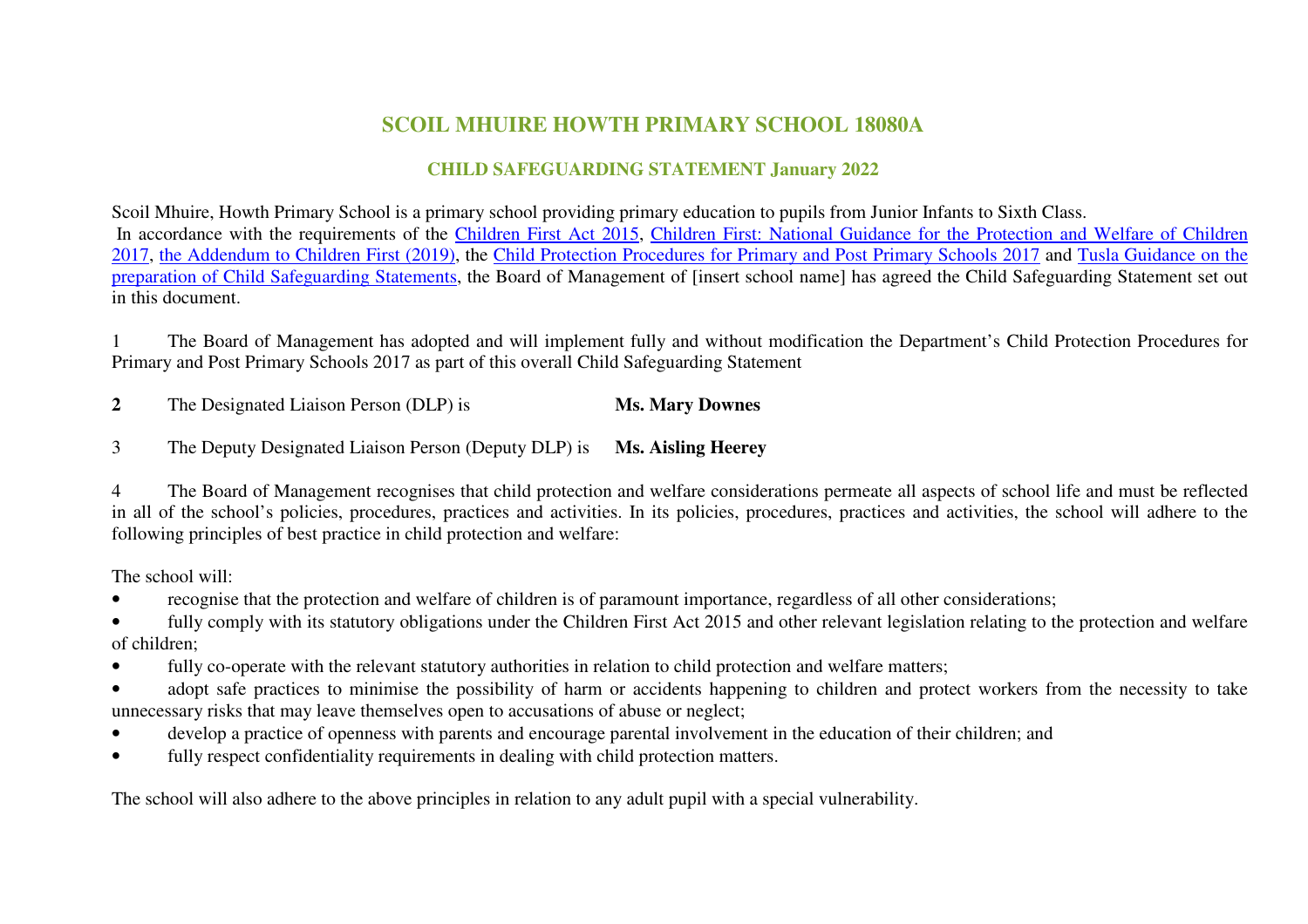5The following procedures/measures are in place:

• In relation to any member of staff who is the subject of any investigation (howsoever described) in respect of any act, omission or circumstance in respect of a child attending the school, the school adheres to the relevant procedures set out in Chapter 7 of the Child Protection Procedures for Primary and Post-Primary Schools 2017 and to the relevant agreed disciplinary procedures for school staff which are published on the DE website.

• In relation to the selection or recruitment of staff and their suitability to work with children, the school adheres to the statutory vetting requirements of the National Vetting Bureau (Children and Vulnerable Persons) Acts 2012 to 2016 and to the wider duty of care guidance set out in relevant Garda vetting and recruitment circulars published by the Department of Education and available on the DE website.

• In relation to the provision of information and, where necessary, instruction and training, to staff in respect of the identification of the occurrence of harm (as defined in the 2015 Act) the school-

- $\blacktriangleright$ Has provided each member of staff with a copy of the school's Child Safeguarding Statement
- ➤ Ensures all new staff are provided with a copy of the school's Child Safeguarding Statement
- ➤ Encourages staff to avail of relevant training
- ➤ Encourages Board of Management members to avail of relevant training
- ➤ The Board of Management maintains records of all staff and Board member training

• In relation to reporting of child protection concerns to Tusla, all school personnel are required to adhere to the procedures set out in the Child Protection Procedures for Primary and Post-Primary Schools 2017, including in the case of registered teachers, those in relation to mandated reporting under the Children First Act 2015.

• In this school the Board has appointed the abovenamed DLP as the "relevant person" (as defined in the Children First Act 2015) to be the first point of contact in respect of the schools child safeguarding statement.

•All registered teachers employed by the school are mandated persons under the Children First Act 2015.

• In accordance with the Children First Act 2015 and the Addendum to Children First (2019), the Board has carried out an assessment of any potential for harm to a child while attending the school or participating in school activities. A written assessment setting out the areas of risk identified and the school's procedures for managing those risks is included with the Child Safeguarding Statement.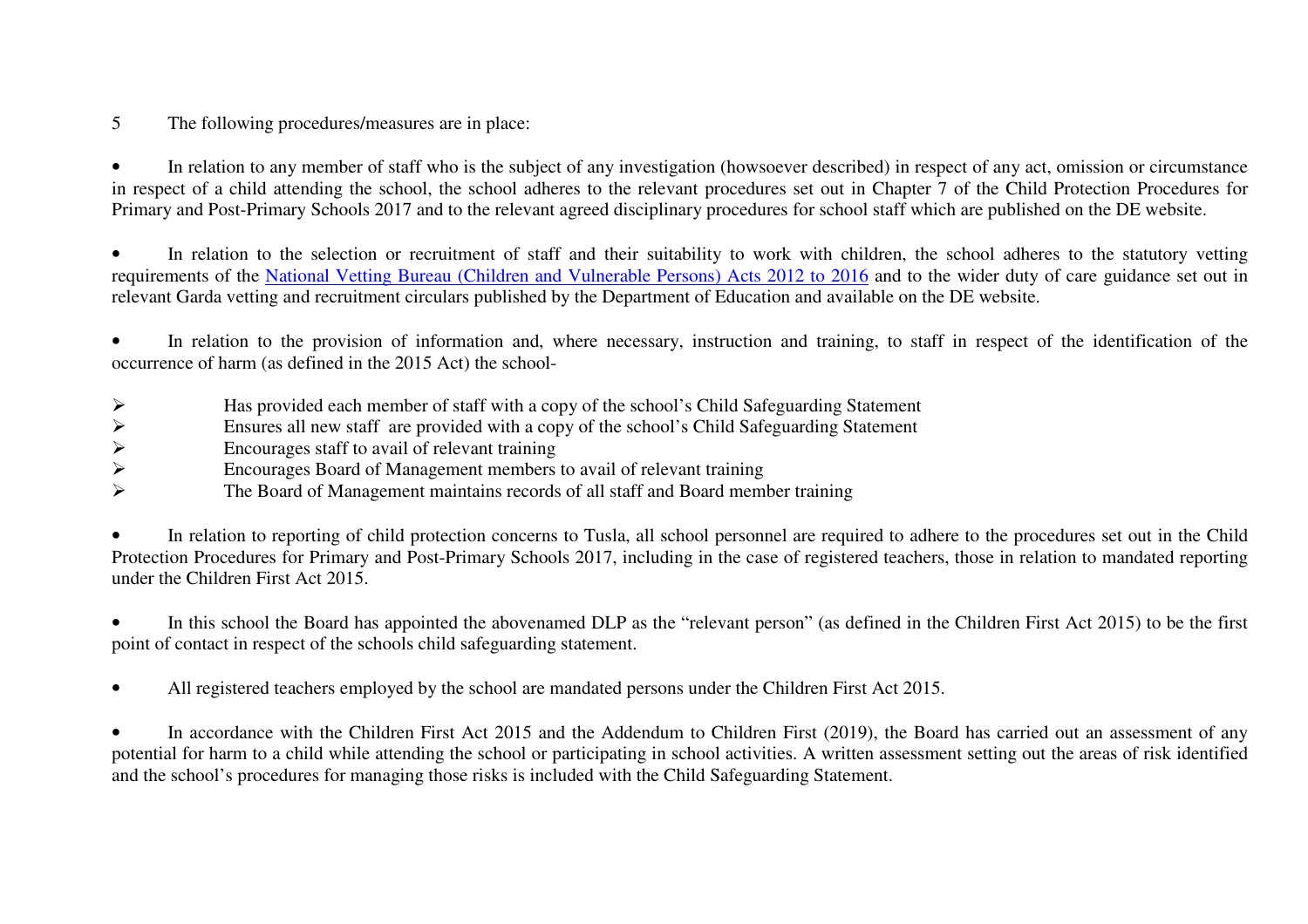• The various procedures referred to in this Statement can be accessed via the school's website, the DE website or will be made available on request by the school.

**Note:** The above is not intended as an exhaustive list. Individual Boards of Management shall also include in this section such other procedures/measures that are of relevance to the school in question.

6 This statement has been published on the school's website and has been provided to all members of school personnel, the Parents' Association (if any) and the patron. It is readily accessible to parents and guardians on request. A copy of this Statement will be made available to Tusla and the Department if requested.

7 This Child Safeguarding Statement will be reviewed annually or as soon as practicable after there has been a material change in any matter to which this statement refers.

This Child Safeguarding Statement was adopted by the Board of Management on March 2017. This Child Safeguarding Statement was reviewed by the Board of Management on 3rd February 2022.

Signed: \_\_\_\_\_\_\_\_\_\_\_\_\_\_\_\_\_\_\_\_\_\_\_\_\_ Signed: \_\_\_\_\_\_\_\_\_\_\_\_\_\_\_\_\_\_\_\_\_\_\_\_\_\_\_\_

Chairperson of Board of Management Principal/Secretary to the Board of Management

Date: \_\_\_\_\_\_\_\_\_\_\_\_\_\_\_\_\_\_\_\_\_\_\_\_\_\_ Date: \_\_\_\_\_\_\_\_\_\_\_\_\_\_\_\_\_\_\_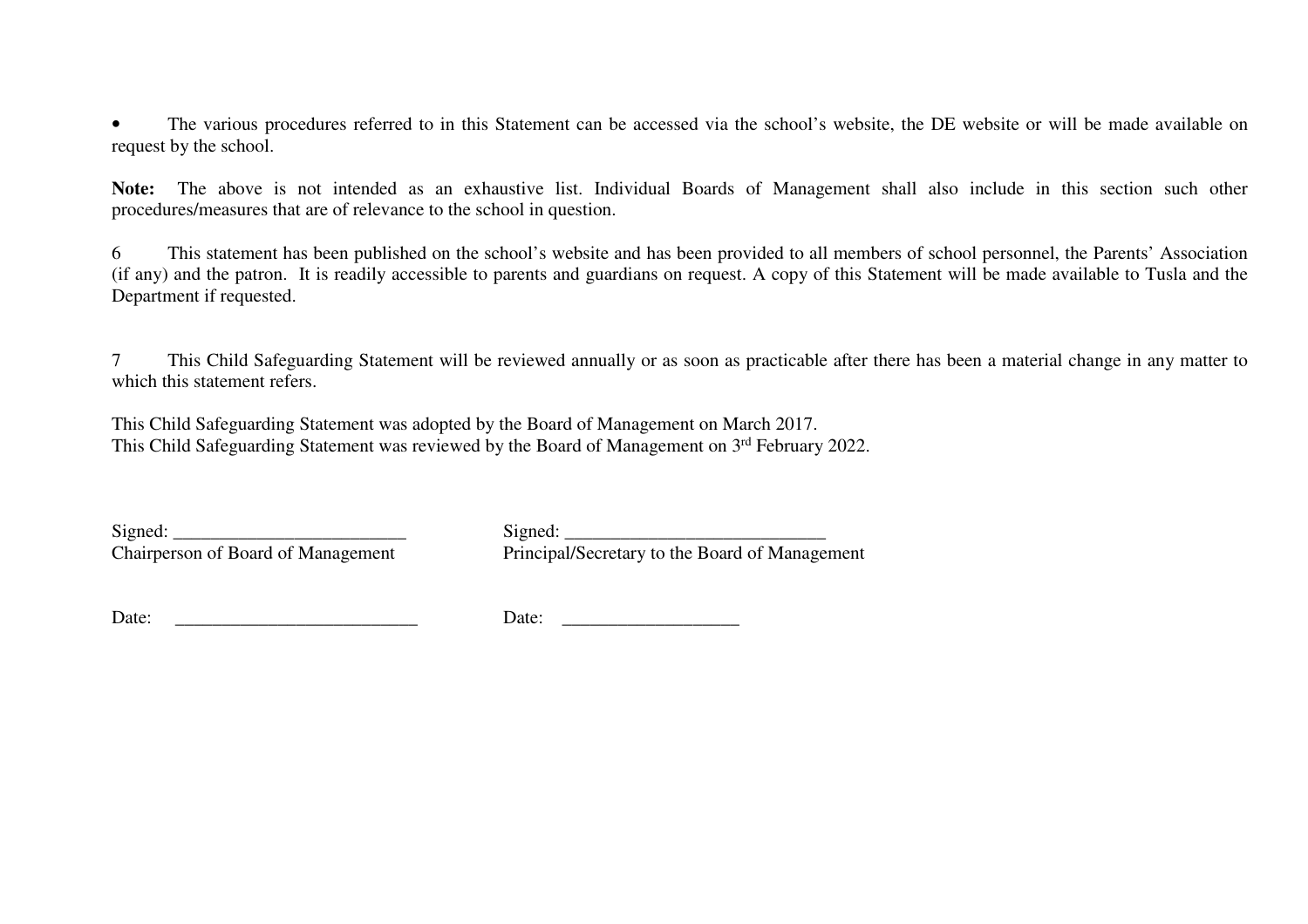## **CHILD SAFEGUARDING RISK ASSESSMENT January 2022**

## **Written Assessment of Risk of Scoil Mhuire, Howth Primary School**

In accordance with the Children First Act 2015, Section 11, and with the requirement of the Child Protection Procedures for Primary and Post Primary School 2017, Chapter 8, the following is the Written Risk Assessment of Scoil Mhuire, 18080A.

It should be noted that 'risk' in the context of this risk assessment is the 'risk of harm' as defined in the Children First Act 2015 and is not general health and safety risk. The definition of 'harm' is set out in Child Protection Procedures for Primary and Post Primary School 2017 Chapter 4.

| <b>List of School Activities</b>                                   | <b>Risk</b><br><b>Level</b> | The School has identified the<br>following Risk of Harm                          | The School has the following Procedures in place to address<br>the risks identified in this assessment                                                                                                                                                                                                                                                                                                                                                                                                                                                                                              |
|--------------------------------------------------------------------|-----------------------------|----------------------------------------------------------------------------------|-----------------------------------------------------------------------------------------------------------------------------------------------------------------------------------------------------------------------------------------------------------------------------------------------------------------------------------------------------------------------------------------------------------------------------------------------------------------------------------------------------------------------------------------------------------------------------------------------------|
| (1) Information and Training                                       |                             |                                                                                  |                                                                                                                                                                                                                                                                                                                                                                                                                                                                                                                                                                                                     |
| Training of school personnel in<br><b>Child Protection matters</b> | High                        | Harm not recognised or reported<br>promptly<br>Procedures not followed correctly | The Child Protection Procedures for Primary and Post Primary<br>School 2017 are made available to all school personnel and<br>discussed<br>Child Safeguarding Statement & DES Procedures made<br>available to all staff<br>DLP& DDLP attended C.P. training<br>All Staff have completed Tusla training module $\&$ any online<br>training offered by PDST<br>New staff are required to complete Tusla online training course<br>as part of the offer of position.<br>BOM to maintain records of staff and board training<br>Board of Management members encouraged to avail of relevant<br>training |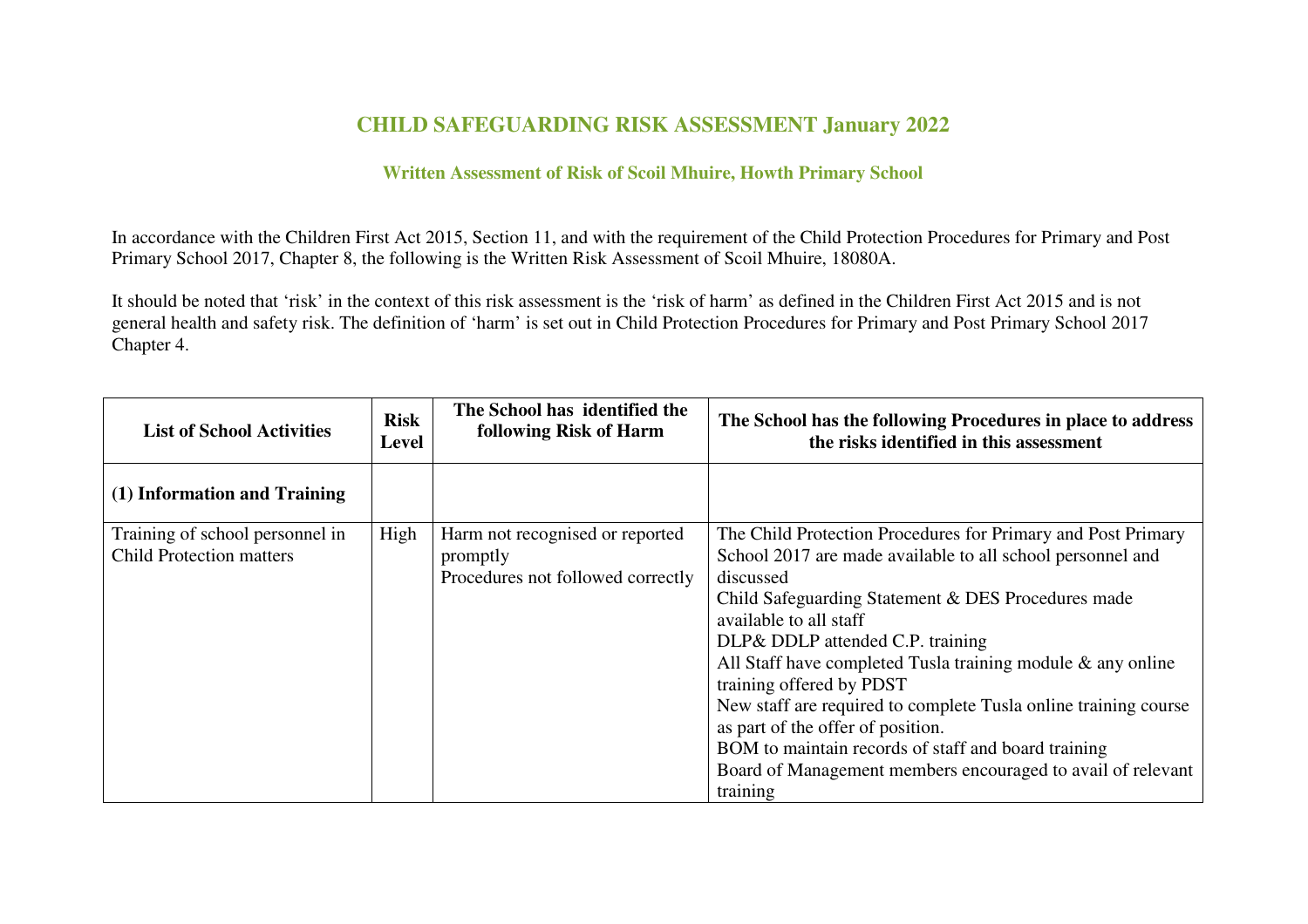| Curricular provision in respect of<br>SPHE, RSE, Stay Safe   | Med | Programme(s) not being taught                                                                                                                                         | School implements these programmes<br>Monitoring of implementation via cuntas miosuil & whole<br>school plan.<br>Staff encouraged to avail of CPD/training in relevant areas                                                                                                                                                |
|--------------------------------------------------------------|-----|-----------------------------------------------------------------------------------------------------------------------------------------------------------------------|-----------------------------------------------------------------------------------------------------------------------------------------------------------------------------------------------------------------------------------------------------------------------------------------------------------------------------|
| (2) Teaching and School<br><b>Premises</b>                   |     |                                                                                                                                                                       |                                                                                                                                                                                                                                                                                                                             |
| Attendance                                                   | med |                                                                                                                                                                       | <b>Attendance Policy</b>                                                                                                                                                                                                                                                                                                    |
| Daily arrival and dismissal of<br>pupils                     | Med | Harm not being recognised by<br>school personnel<br>Harm from other pupils, unknown<br>adults in the school entrance,<br>immediate environment/school<br>grounds area | Reception/Assembly/Dismissal Policy<br>Supervision policy to ensure appropriate supervision of<br>children on arrival and dismissal<br><b>Traffic Management Procedures</b><br><b>Health/Safety Policy</b><br>Procedure in place for children who are late to school.<br>Procedure collecting children during school hours. |
| Recreation breaks for pupils &<br>movement breaks for pupils | Med | Harm in the school by another<br>child<br>Harm not being reported by<br>school personnel                                                                              | Health/Safety Policy<br>Supervision Policy to ensure appropriate supervision of<br>children during breaks<br>Staggered times for use of playground<br>Adequate staffing<br>Code of Behaviour/Conduct/Discipline<br><b>Anti-Bullying Policy</b><br><b>Flight Risk Procedure</b><br><b>Yard Supervision Rota</b>              |
| Online Teaching and Learning<br>Remotely                     | Med | Online comments by another child<br>Online comments by an adult or<br>stranger                                                                                        | Acceptable Use Policy<br>Anti-bullying Policy<br><b>SPHE Policy</b>                                                                                                                                                                                                                                                         |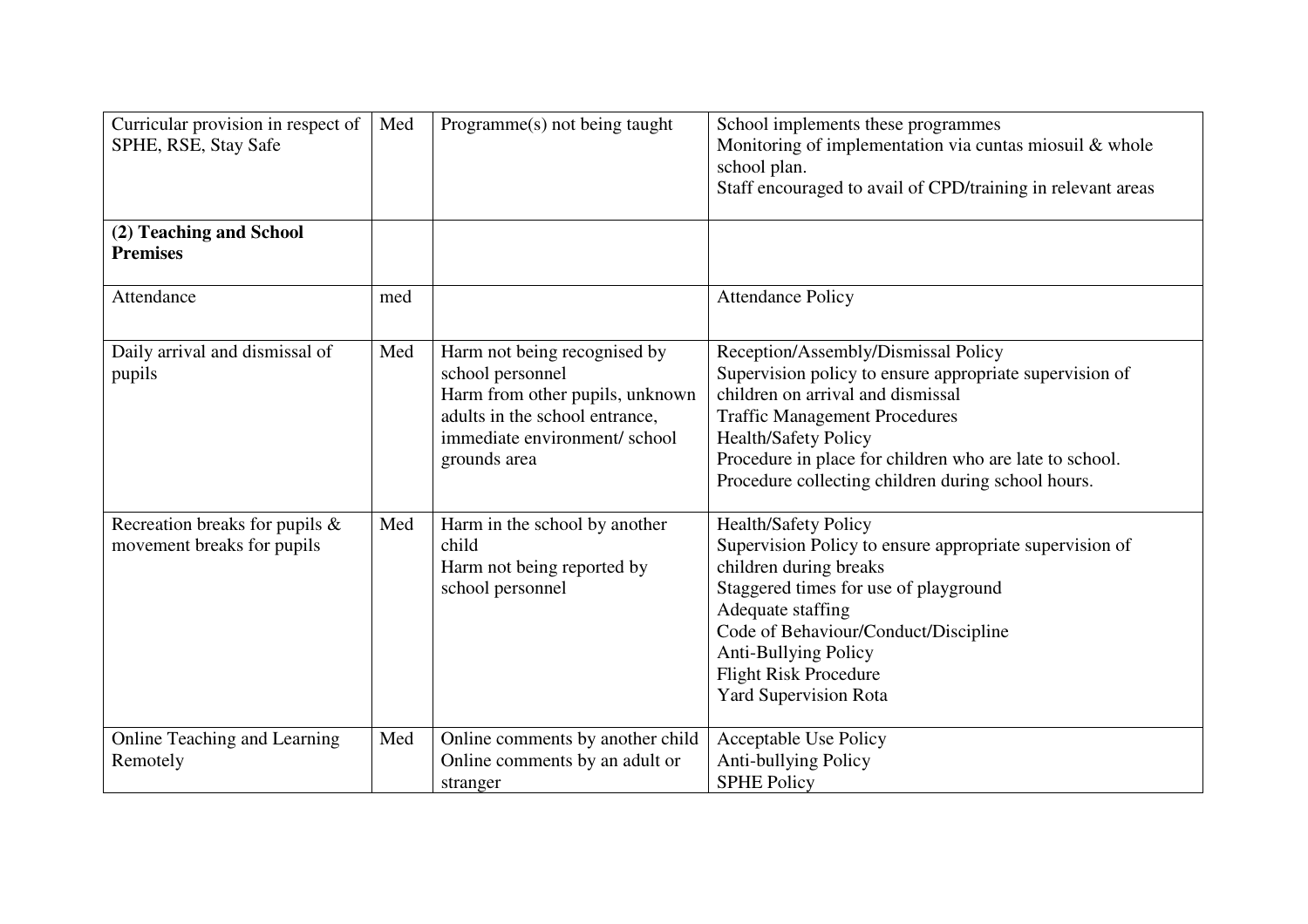|                                        |     | Online comments by a staff<br>member<br>Inappropriate online material<br>accessed by a child | Mobile Phone Policy<br>Supervision by the parent while the child is online                                                                                                                                                                                                                                                                                                                                                                                                                                                                                                                                                                                                                                                                                                                                                       |
|----------------------------------------|-----|----------------------------------------------------------------------------------------------|----------------------------------------------------------------------------------------------------------------------------------------------------------------------------------------------------------------------------------------------------------------------------------------------------------------------------------------------------------------------------------------------------------------------------------------------------------------------------------------------------------------------------------------------------------------------------------------------------------------------------------------------------------------------------------------------------------------------------------------------------------------------------------------------------------------------------------|
| <b>Outdoor Teaching Activities</b>     | Low | Harm by a member of staff                                                                    | <b>Vetting Procedures</b><br>Code of Behaviour<br>Anti-bullying Policy<br><b>Flight Risk Procedure</b><br>Adequate staffing                                                                                                                                                                                                                                                                                                                                                                                                                                                                                                                                                                                                                                                                                                      |
| Classroom teaching $\&$<br>supervision | Low | Harm in the school by a member<br>of school personnel                                        | Child Safeguarding Statement and DES Procedures made<br>available to all staff<br>School personnel are required to adhere to the Child<br>Protection Procedures for Primary and Post Primary Schools<br>2017<br>Flight Risk Procedures.<br>Adequate staffing<br>Glass in door of most classrooms to allow other staff to look in<br>and view staff and pupil activities (If a decision has been made<br>by the class teacher to cover part of the window, this action<br>must be explained/ justified by a separate risk assessment,<br>showing all other strategies that were used first).<br>For classrooms that do not have a glass panel on door, staff are<br>aware that other staff members can/ will enter the room at any<br>time<br>Code of Behaviour<br>Anti-Bullying Policy<br>Health and Safety Statement and Policy |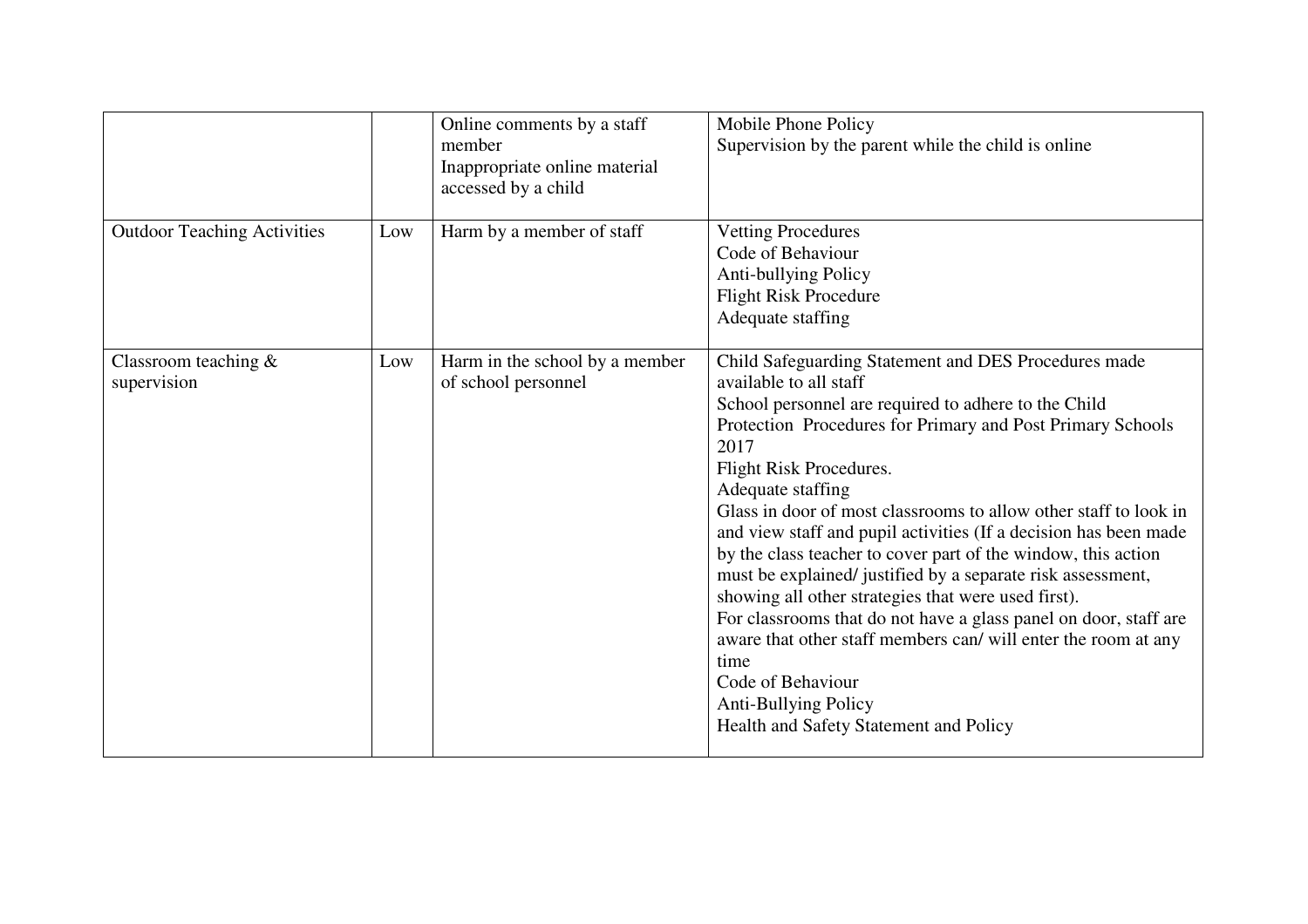| One to one teaching/ one to one<br>activities         | Med  | Harm in one-to-one<br>teaching/coaching situation                     | School has procedures in place for one to one teaching<br>Open structure within the snug area and/or glass in door<br>Easy access to room by other members of staff<br>Teacher or other staff member to be informed/ aware that a<br>child is having a 1:1 session                                                                                                                                                                                                                                                                |
|-------------------------------------------------------|------|-----------------------------------------------------------------------|-----------------------------------------------------------------------------------------------------------------------------------------------------------------------------------------------------------------------------------------------------------------------------------------------------------------------------------------------------------------------------------------------------------------------------------------------------------------------------------------------------------------------------------|
| Use of toilet/ shower areas in<br>school building     | High | Inappropriate behaviour<br>Harm to pupil                              | Code of Behaviour Policy<br><b>Supervision Policy</b><br>Anti-Bullying Policy<br><b>Classroom and Yard Toilet Procedures</b><br>See also SEN section<br>Child Safeguarding Statement and Policy<br>2 SNAs to be involved in intimate care of pupils<br>Students from other colleges/ schools and volunteers not to be<br>involved in showering or toileting programmes, alone.                                                                                                                                                    |
| Use of external personnel to<br>supplement curriculum | Low  | Harm in the school by volunteer<br>or visitor to the school           | <b>Vetting Procedures</b><br>Teacher(s) present with external personnel                                                                                                                                                                                                                                                                                                                                                                                                                                                           |
| Participation by pupils in<br>religious ceremonies    | Low  | Harm in the school or church by<br>volunteer or visitor to the school | <b>Vetting Procedures</b><br>Teacher(s) present with external personnel                                                                                                                                                                                                                                                                                                                                                                                                                                                           |
| <b>Administration of First</b><br>Aid/Medicines       | Low  | Harm in the school by a member<br>of school personnel                 | First Aid Procedures information pack for visiting teachers<br><b>Administration of Medicines Policy</b><br>First Aid Training for all SNAs and some teachers<br>All injuries to the head are reported to parents/ guardians<br>All to be aware of those students in their care who are<br>allergic to certain preparations and/or types of plaster<br>Health and Safety Statement<br>Health and Safety Officer appointed in school<br>All classroom staff to be aware of medication protocols for the<br>pupils in their classes |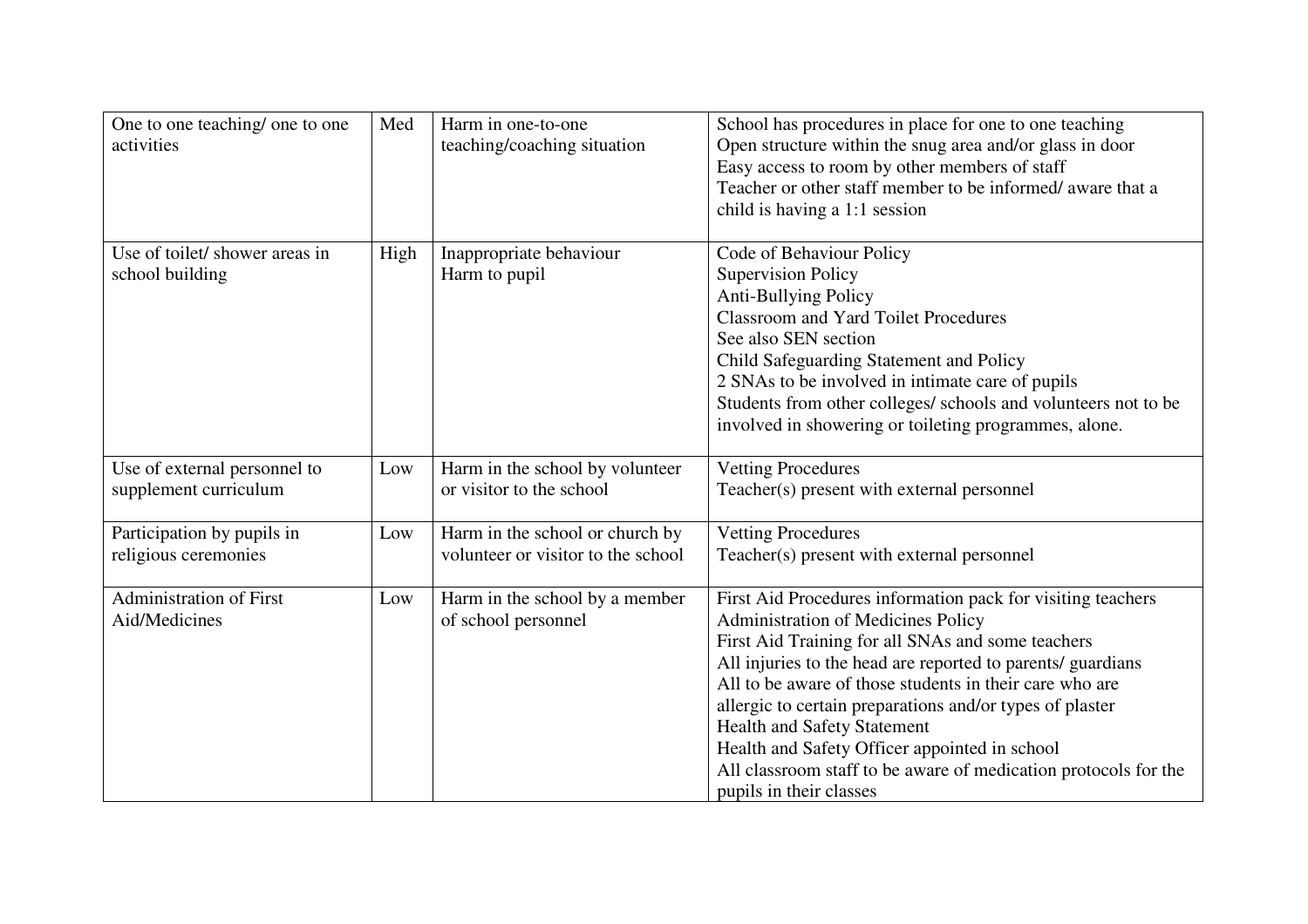| Visitors/contractors present in                                                          | Low         | Harm in the school by the visitor                                                                                                                                            | <b>Vetting Procedures</b>                                                                                                                                                                                                                                                                                                                                                                          |
|------------------------------------------------------------------------------------------|-------------|------------------------------------------------------------------------------------------------------------------------------------------------------------------------------|----------------------------------------------------------------------------------------------------------------------------------------------------------------------------------------------------------------------------------------------------------------------------------------------------------------------------------------------------------------------------------------------------|
| the school during school hours                                                           |             | to the school                                                                                                                                                                | Teacher[s] present with external personnel                                                                                                                                                                                                                                                                                                                                                         |
| Visitors/contractors present                                                             | Med         | Harm in the school by the visitor                                                                                                                                            | <b>Vetting Procedures</b>                                                                                                                                                                                                                                                                                                                                                                          |
| during after school activities                                                           |             | to the school                                                                                                                                                                | Teacher/Staff member present with external visitor/contractor                                                                                                                                                                                                                                                                                                                                      |
| (2) List of School Activities                                                            | <b>Risk</b> | The School has identified the                                                                                                                                                | The School has the following Procedures in place to address                                                                                                                                                                                                                                                                                                                                        |
|                                                                                          | Level       | following Risk of Harm                                                                                                                                                       | risk identified in this assessment                                                                                                                                                                                                                                                                                                                                                                 |
| <b>School Outings</b><br>School<br>Tours<br>involving<br>overnight stays                 | Med         | Harm by a member of school<br>personnel.<br>Harm by Member of staff of<br>another organisation or other<br>persons while pupil(s) participate<br>in out of school activities | <b>Vetting Procedures</b><br><b>School Tours Policy</b><br><b>First Aid Procedure</b><br><b>Flight Risk Procedure</b><br>Administration of Medicines Policy.<br>Code of Behaviour<br>** clarification required with regard to parent's assistance **<br>Staffing ratio planned in advance to ensure appropriate level of<br>supervision<br>Parents to sign permission slips for all school outings |
| Use of external personnel to<br>support sports and other extra-<br>curricular activities | Med         | Harm due to inadequate<br>supervision of pupils                                                                                                                              | Vetting Procedures *** clarification required with regard to<br>parents giving lifts *****<br>Teacher(s) in attendance<br>Ensuring vetting of coach by relevant centre/affiliate body                                                                                                                                                                                                              |
| After school use of school<br>premises by other organisations                            | High        | Harm due to inadequate<br>supervision of children                                                                                                                            | <b>Vetting Procedures</b><br>Child Safeguarding Statement and DES procedures made<br>available to all staff<br>Collection and Drop-off Procedures.                                                                                                                                                                                                                                                 |
| Use of Off-site facilities for                                                           | Med         | Harm by a member of school                                                                                                                                                   | <b>Vetting Procedures</b>                                                                                                                                                                                                                                                                                                                                                                          |
| school activities                                                                        |             | personnel                                                                                                                                                                    | <b>First Aid Procedure</b>                                                                                                                                                                                                                                                                                                                                                                         |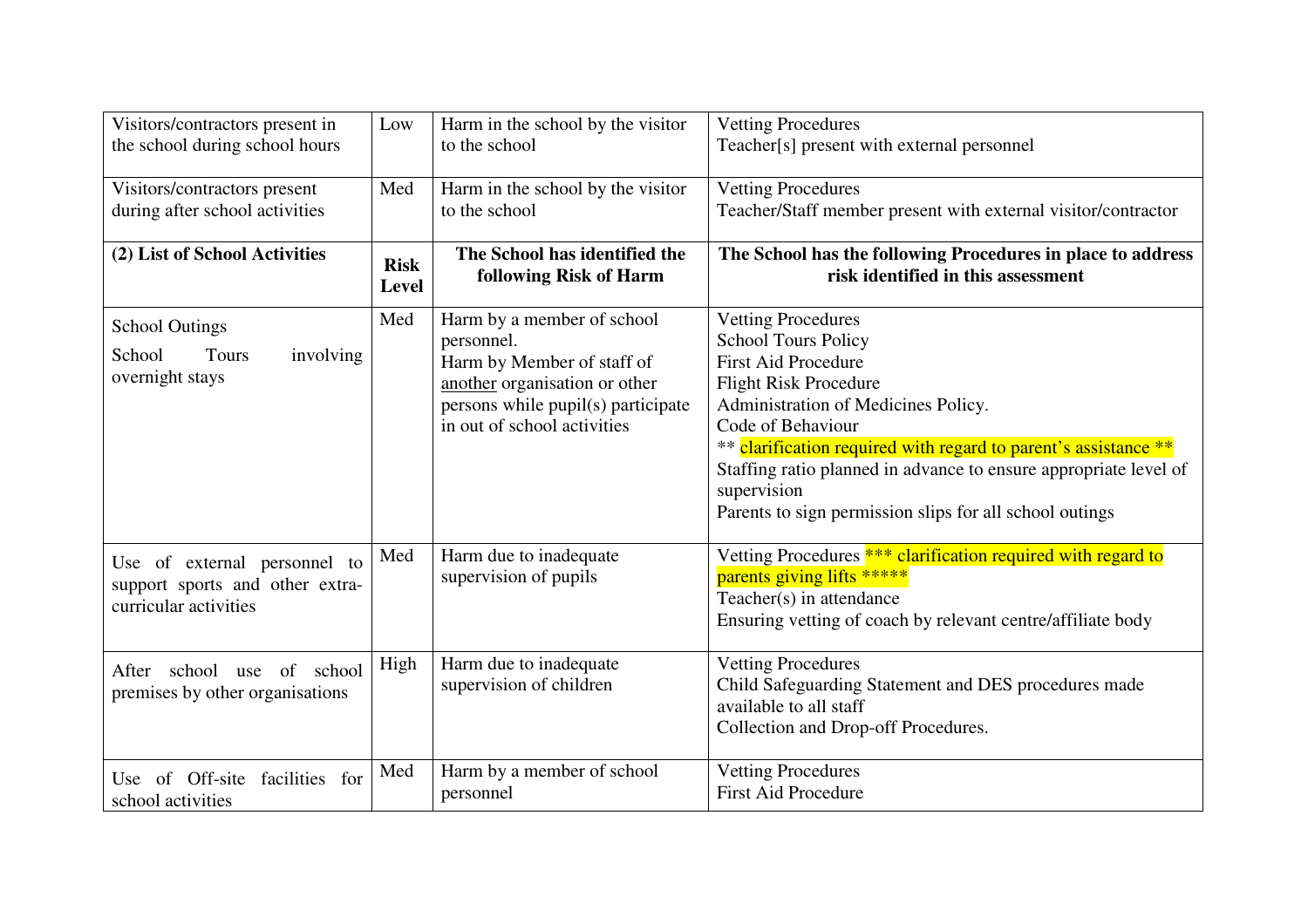|                                                                                            |                             |                                                                                | <b>Flight Risk Procedure</b><br>Code of Behaviour Policy<br>Adequate level of supervision<br>Administration of Medicines Policy                                                                                            |
|--------------------------------------------------------------------------------------------|-----------------------------|--------------------------------------------------------------------------------|----------------------------------------------------------------------------------------------------------------------------------------------------------------------------------------------------------------------------|
| involving<br>Fundraising<br>events<br>pupils                                               | Med                         | Harm by a member of school<br>personnel or visitor to the<br>fundraising event | <b>Vetting Procedures</b><br><b>Child Safeguarding Statement</b><br><b>Flight Risk Procedure</b><br>Code of Behaviour<br>Adequate supervision by staff                                                                     |
| School Sports Day                                                                          | Med                         | Harm by a member of school<br>personnel                                        | <b>Vetting Procedures</b><br>Code of Behaviour<br>Adequate supervision by staff<br>First Aid and Administration of Medicines<br><b>Flight Risk Procedure</b>                                                               |
| Activities<br>Sporting<br>including<br>home and away matches                               | MEd                         | Harm by a member of school<br>personnel or member of another<br>organisation   | <b>Vetting Procedure</b><br>Code of Behaviour<br>Adequate supervision by staff<br>First Aid and Administration of Medicines<br><b>Flight Risk Procedure</b><br><b>Child Safeguarding Statement</b><br>Anti-bullying Policy |
| (3) Special Educational Needs                                                              | <b>Risk</b><br><b>Level</b> | The School has identified the<br>following Risk of Harm                        | The School has the following Procedures in place to address<br>risk identified in this assessment                                                                                                                          |
| Care of children with special<br>educational<br>including<br>needs,<br>intimate care needs | High                        | harm to child by school personnel                                              | <b>SEN Policy</b><br><b>Intimate Care Procedures</b><br><b>Flight Risk Procedure</b><br>Anti-bullying Policy                                                                                                               |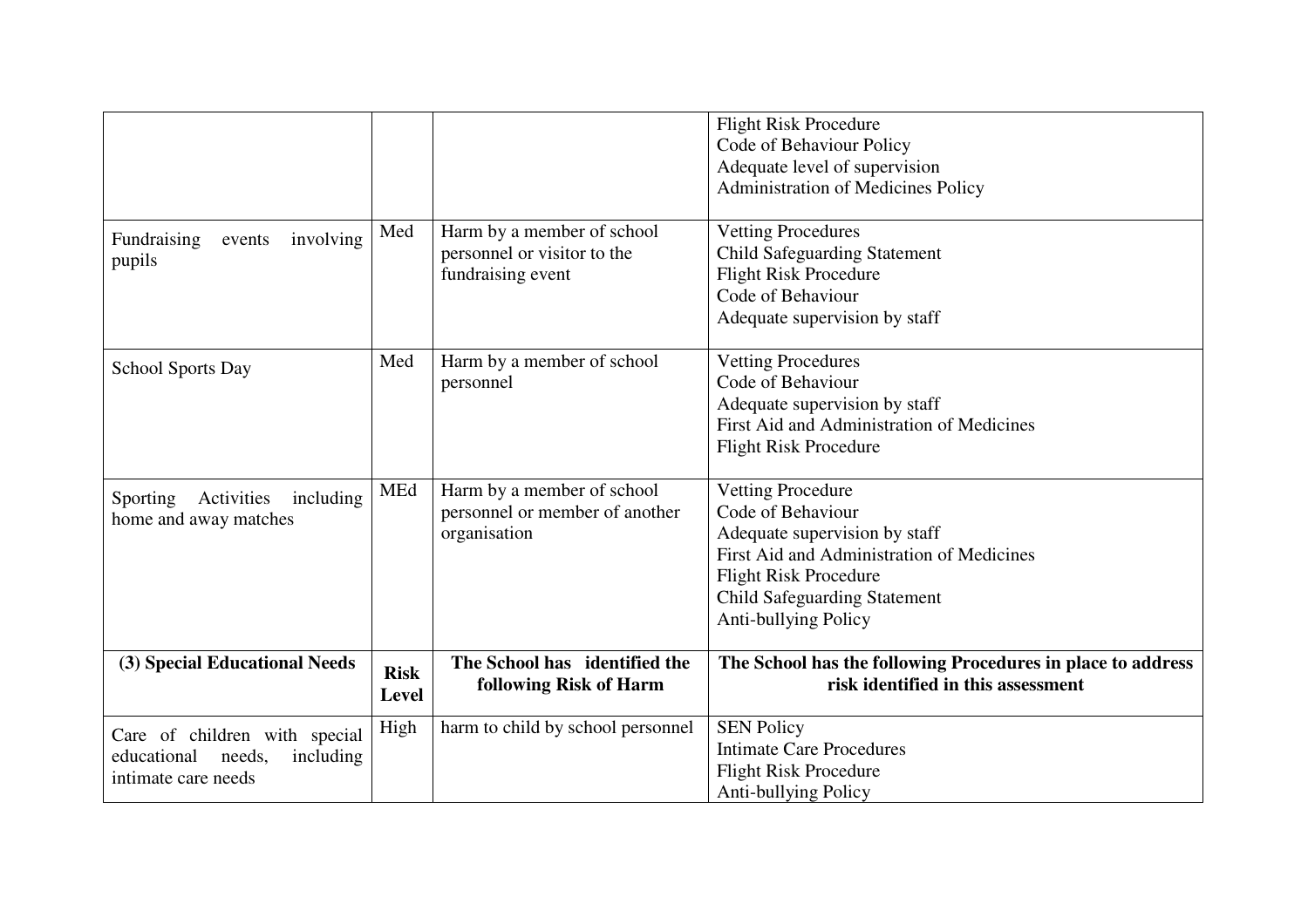|                                                                                                                                                                                                                                                                                                                                  |                      |                                                                 | Other staff to be made aware that the staff member is toileting a<br>pupil<br>2 SNAs required when intimate care is involved during the<br>toileting process<br>All understand that another staff member may discreetly check<br>on staff and pupil for child protection/safety reasons                                                          |
|----------------------------------------------------------------------------------------------------------------------------------------------------------------------------------------------------------------------------------------------------------------------------------------------------------------------------------|----------------------|-----------------------------------------------------------------|--------------------------------------------------------------------------------------------------------------------------------------------------------------------------------------------------------------------------------------------------------------------------------------------------------------------------------------------------|
| Care of pupils with specific<br>vulnerabilities/ needs such as<br>from<br>ethnic<br>pupils<br>minorities/migrants, members of<br>Travelling<br>Community,<br>the<br><b>LGBTQ</b><br>children,<br>pupils<br>perceived to be LGBTQ, pupils<br>of minority religious<br>faiths,<br>children in care, children with<br>medical needs | HIgh                 | harm to child by school personnel                               | Anti-bullying Policy<br>Code of Behaviour<br>Services of NEPS where appropriate                                                                                                                                                                                                                                                                  |
| (4) Behaviour Management                                                                                                                                                                                                                                                                                                         | <b>Risk</b><br>Level | The School has identified the<br>following Risk of Harm         | The School has the following Procedures in place to address<br>risk identified in this assessment                                                                                                                                                                                                                                                |
| of<br>challenging<br>Management<br>behaviour amongst pupils                                                                                                                                                                                                                                                                      | High                 | Harm due to non conformity of<br>the schools code of behaviour. | Code of Behaviour<br><b>Supervision Policy</b><br><b>Flight Risk Procedure</b><br>Anti-Bullying Policy<br><b>Child Safeguarding Statement</b><br>Health & Safety Statement and Policy<br>School can refer pupils to NEPS regarding cause and<br>management of behaviours that challenge<br>School can avail of supports from NCSE re challenging |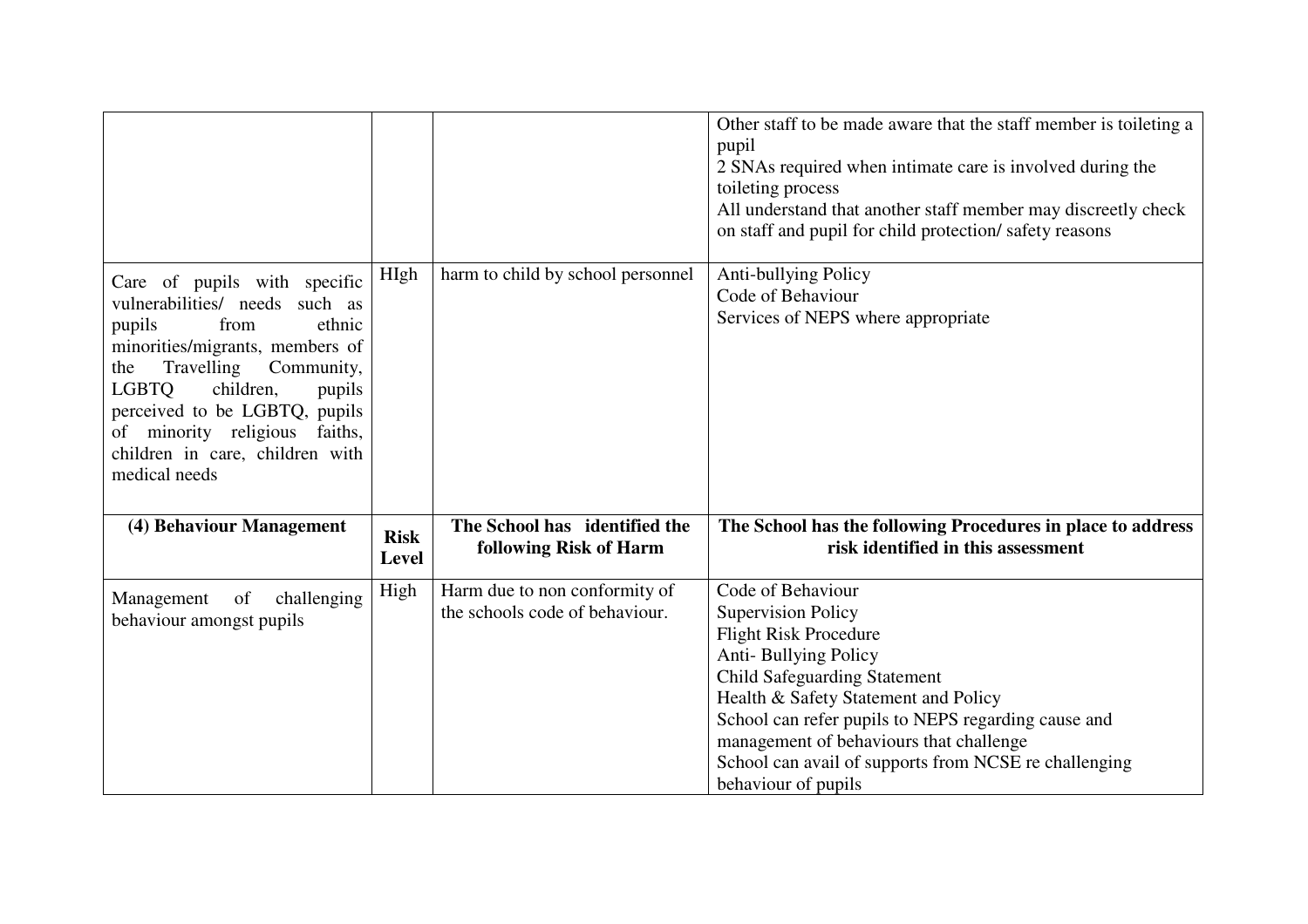| Prevention of and dealing with<br>bullying amongst pupils                                   | Med                         | Harm in the school by another<br>child<br>Harm in the school to another<br>child                                                                                                                                                                                                                              | <b>Anti-Bullying Policy</b><br><b>SPHE Policy</b><br>Child Safeguarding Statement and Risk Assessment<br>Code of Behaviour<br><b>Wellbeing Procedure</b>                                                                                               |
|---------------------------------------------------------------------------------------------|-----------------------------|---------------------------------------------------------------------------------------------------------------------------------------------------------------------------------------------------------------------------------------------------------------------------------------------------------------|--------------------------------------------------------------------------------------------------------------------------------------------------------------------------------------------------------------------------------------------------------|
| Application of sanctions under<br>the school's Code of Behaviour,<br>Conduct and Discipline | Low                         | Harm due to non conformity to<br>Code of Behaviour, Conduct &<br>Discipline                                                                                                                                                                                                                                   | Code of Behaviour, Conduct and Discipline<br><b>Anti-Bullying Policy</b>                                                                                                                                                                               |
| (5) Information and<br><b>Communications Technology</b><br>(ICT)                            | <b>Risk</b><br><b>Level</b> | The School has identified the<br>following Risk of Harm                                                                                                                                                                                                                                                       | The School has the following Procedures in place to address<br>risk identified in this assessment                                                                                                                                                      |
| Use of ICT by pupils in school                                                              | High                        | Harm caused by children<br>inappropriately accessing/using<br>computers, social media, phones<br>and other devices while at school<br>$\pm$<br>Harm caused by members of<br>school personnel communicating<br>with $pupil(s)$ in an inappropriate<br>manner via social media/texting,<br>digital devices etc. | Internet Acceptable Use Policy (ICT)<br>Mobile phone Policy<br><b>Anti-Bullying Policy</b><br>Code of Behaviour, Conduct, Discipline<br>Pupils always supervised while on computer/tablet and never<br>left alone while engaging in online school-work |
| Use of video/photography/other<br>media to record school events                             |                             | Harm to pupil by posting images<br>on-line                                                                                                                                                                                                                                                                    | <b>Parent Guidelines</b><br>Parent permission sought for the use of images of child                                                                                                                                                                    |
| (6) Recruitment of school<br>personel and Other personnel                                   | <b>Risk</b><br><b>Level</b> | The School has identified the<br>following Risk of Harm                                                                                                                                                                                                                                                       | The School has the following Procedures in place to address<br>risk identified in this assessment                                                                                                                                                      |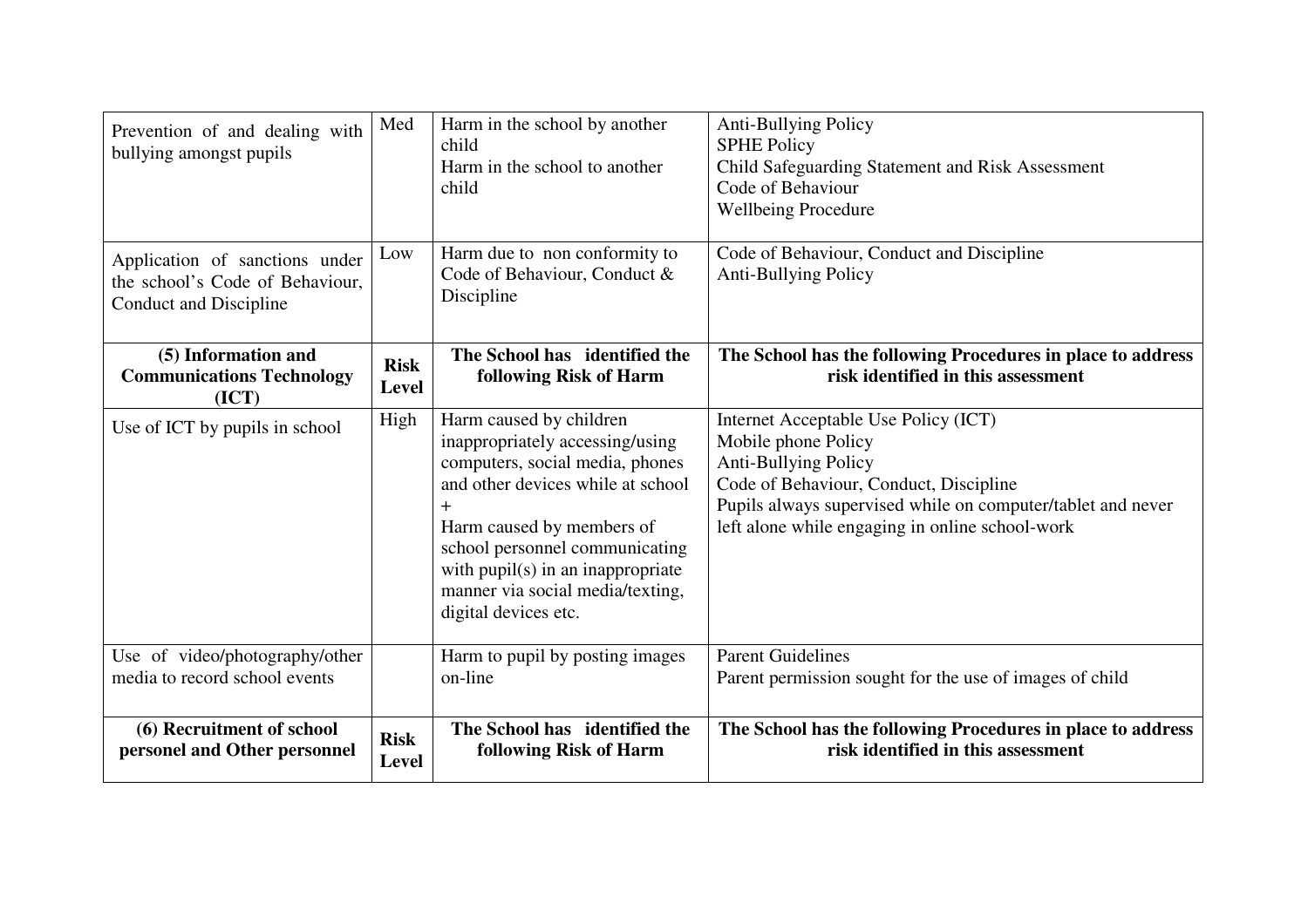| Recruitment of:<br><b>Teachers</b><br><b>Special Needs Assistants</b><br><b>Ancillary Staff</b><br><b>Outside coaches</b> | Med | Harm not recognised or reported<br>Harm due to inappropriate<br>relationship and/or<br>communications between pupil(s)<br>and another child or adult | <b>Vetting Procedures</b><br>DES circulars relating to recruitment/vetting<br>Child Safeguarding Statement plus DES procedures made<br>available to all staff<br>New staff will be provided with copy of school's Child<br><b>Safeguarding Statement</b><br>All volunteers must be vetted<br>No child is ever left unsupervised by school staff, in areas |
|---------------------------------------------------------------------------------------------------------------------------|-----|------------------------------------------------------------------------------------------------------------------------------------------------------|-----------------------------------------------------------------------------------------------------------------------------------------------------------------------------------------------------------------------------------------------------------------------------------------------------------------------------------------------------------|
|                                                                                                                           |     |                                                                                                                                                      | where visitors or contractors may be working                                                                                                                                                                                                                                                                                                              |
| <b>External speakers</b>                                                                                                  | Low | Harm to $pupil(s)$                                                                                                                                   | Teacher(s) in attendance                                                                                                                                                                                                                                                                                                                                  |
| school<br>Volunteers/parents<br>in<br>activities                                                                          | Med | Harm not recognised or reported                                                                                                                      | Teacher(s) in attendance<br>Vetting procedures **** clarification required                                                                                                                                                                                                                                                                                |
| Student participation in work<br>experience in the school                                                                 | Low | Harm by student                                                                                                                                      | Teacher(s) in attendance<br>Students over 16 years old must be garda vetted by the college/<br>school                                                                                                                                                                                                                                                     |
| undertaking<br>Student<br>teachers<br>teacher training placement in the<br>school                                         | Low | Harm by student                                                                                                                                      | Teacher(s) in attendance<br><b>Child Safeguarding Statement</b><br>College of Education vetting                                                                                                                                                                                                                                                           |

In undertaking this risk assessment, the Board of Management has endeavoured to identify, as far as possible, the risks of harm that are relevant to this school and to ensure that adequate procedures are in place to manage all risks identified.

While it is not possible to foresee and remove all risks of harm, the school has put in place the procedures / policies listed in this risk assessment to manage and reduce risk to the greatest possible extent.

The risk assessment has been completed by the Board of Management. It shall be reviewed as part of the school's annual review of its Child Safeguarding Statement.